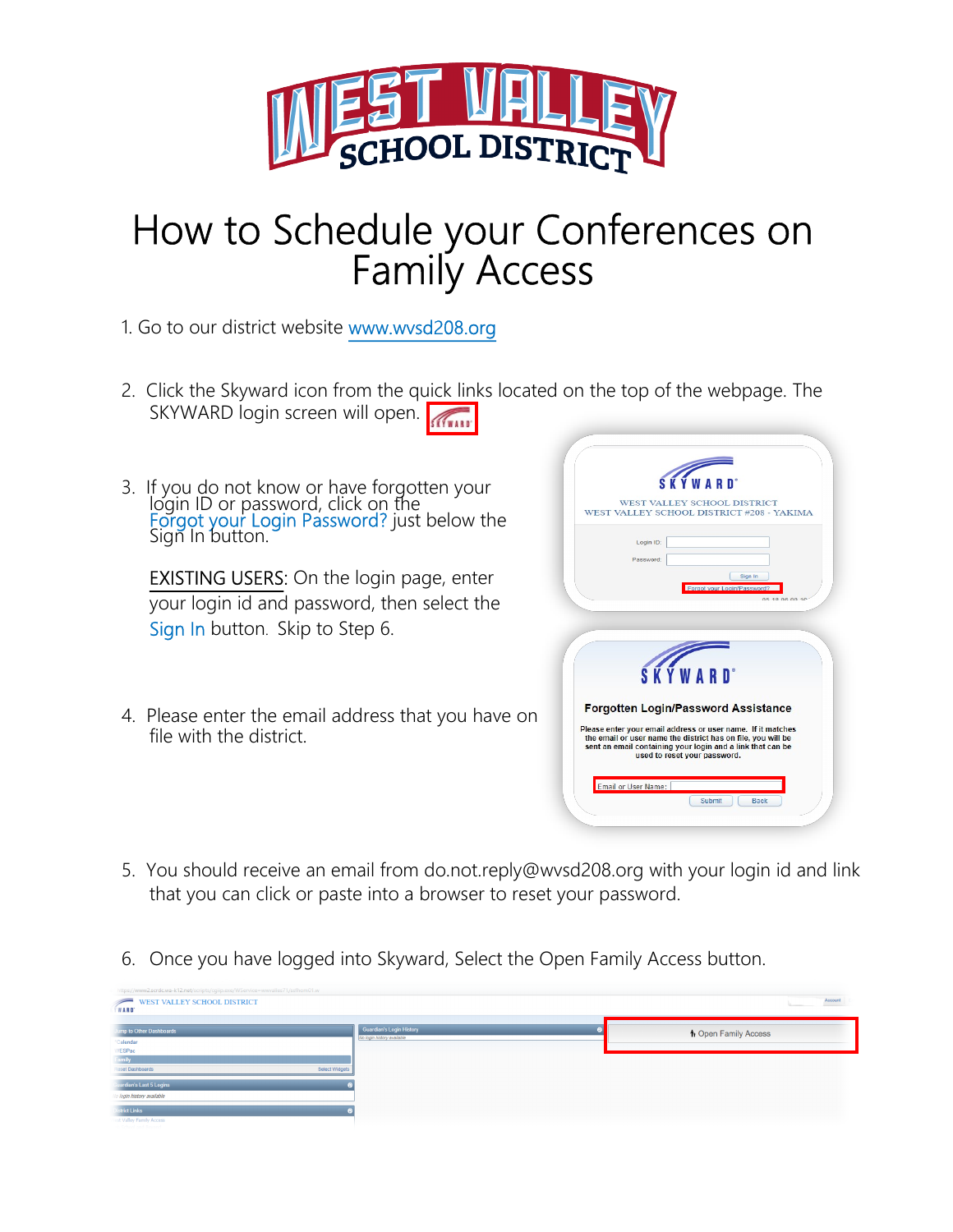7. Once you have logged into Skyward, click on the **Conferences** tab on the left hand side.

|                                                                                                                                                             | <b>Family Access</b>                                                                                                                                                                                                                                                                                                    | Hoa Arquettescr<br>My Account                                                                                                                                                                                                                                                                                                                                       | Exit     |
|-------------------------------------------------------------------------------------------------------------------------------------------------------------|-------------------------------------------------------------------------------------------------------------------------------------------------------------------------------------------------------------------------------------------------------------------------------------------------------------------------|---------------------------------------------------------------------------------------------------------------------------------------------------------------------------------------------------------------------------------------------------------------------------------------------------------------------------------------------------------------------|----------|
| Home<br>Ethnicity/Race<br>Calendar<br>Gradebook<br>Attendance<br>Student Info<br>Schedule<br><b>Activities</b><br><b>Conferences</b><br>Academic<br>History | Reginia G. Arquettescr<br>春。<br>Œ<br><b>Missing Email Address!</b><br>You currently do not have an email address entered. Either go to your Account to enter<br>one, or click the checkbox below if you wish to not provide an email address at this time.<br>Do not record an Email Address<br>No messages were found. | <b>E Upcoming Events</b><br>Today, Tue Oct 16, 2018<br><b>Create A Place Presentation</b><br>Wed Oct 17, 2018<br><b>Major United States Rivers</b><br>Wed Oct 17, 2018<br>Major U.S. Mountain Ranges<br>Thu Oct 18, 2018<br>In.9 Flood<br>Fri Oct 19, 2018<br>10/23 Homework Packet<br>$T_{\text{max}}$ $\bigcap_{n=1}^{n}$ $\bigcap_{n=1}^{n}$ $\bigcap_{n=1}^{n}$ | Calendar |

## 8. Select All Conferences.

|                    | Hoa Arquettescr<br>Exit<br>My Account<br><b>Family Access</b><br>Reginia G. Arquettescr |
|--------------------|-----------------------------------------------------------------------------------------|
| Home               | Conferences                                                                             |
| Ethnicity/Race     | <b>Scheduled Conferences Report</b>                                                     |
| Calendar           | Print All Scheduled Conferences for Guardian                                            |
| Gradebook          | All Conferences<br>Reginia (WSIPC Elementary School 103) View Scheduled Times           |
| Attendance         | No conferences are scheduled for this student.                                          |
| Student Info       |                                                                                         |
| Schedule           |                                                                                         |
| <b>Activities</b>  |                                                                                         |
| <b>Conferences</b> |                                                                                         |

## 9. Click (Select a Time).

|                    | <b>Family Access</b><br>Reginia G. Arquettescr |                                        |                                             | Hoa Arquettescr<br>My Account<br>Exit |
|--------------------|------------------------------------------------|----------------------------------------|---------------------------------------------|---------------------------------------|
| Home               | <b>Conferences</b>                             |                                        |                                             |                                       |
|                    | <b>Scheduled Conferences Report</b>            |                                        |                                             |                                       |
| Ethnicity/Race     | Print All Scheduled Conferences for Guardian   |                                        |                                             |                                       |
| Calendar           |                                                |                                        |                                             |                                       |
| Gradebook          | Reginia (WSIPC Elementary School 103)          | View Scheduled Times   All Conferences |                                             |                                       |
| Attendance         | <b>Teacher Conferences</b>                     | <b>Status</b>                          | <b>Class</b>                                | Building/Room                         |
|                    | Period 1<br>9:00 AM - 12:00 PM                 | Not Vet Scheduled<br>(Select a Time)   | <b>FIFTH GRADE</b><br><b>JACKIE ALOISCR</b> | Building (103)                        |
| Student Info       |                                                |                                        |                                             |                                       |
| Schedule           |                                                |                                        |                                             |                                       |
| <b>Activities</b>  |                                                |                                        |                                             |                                       |
| <b>Conferences</b> |                                                |                                        |                                             |                                       |